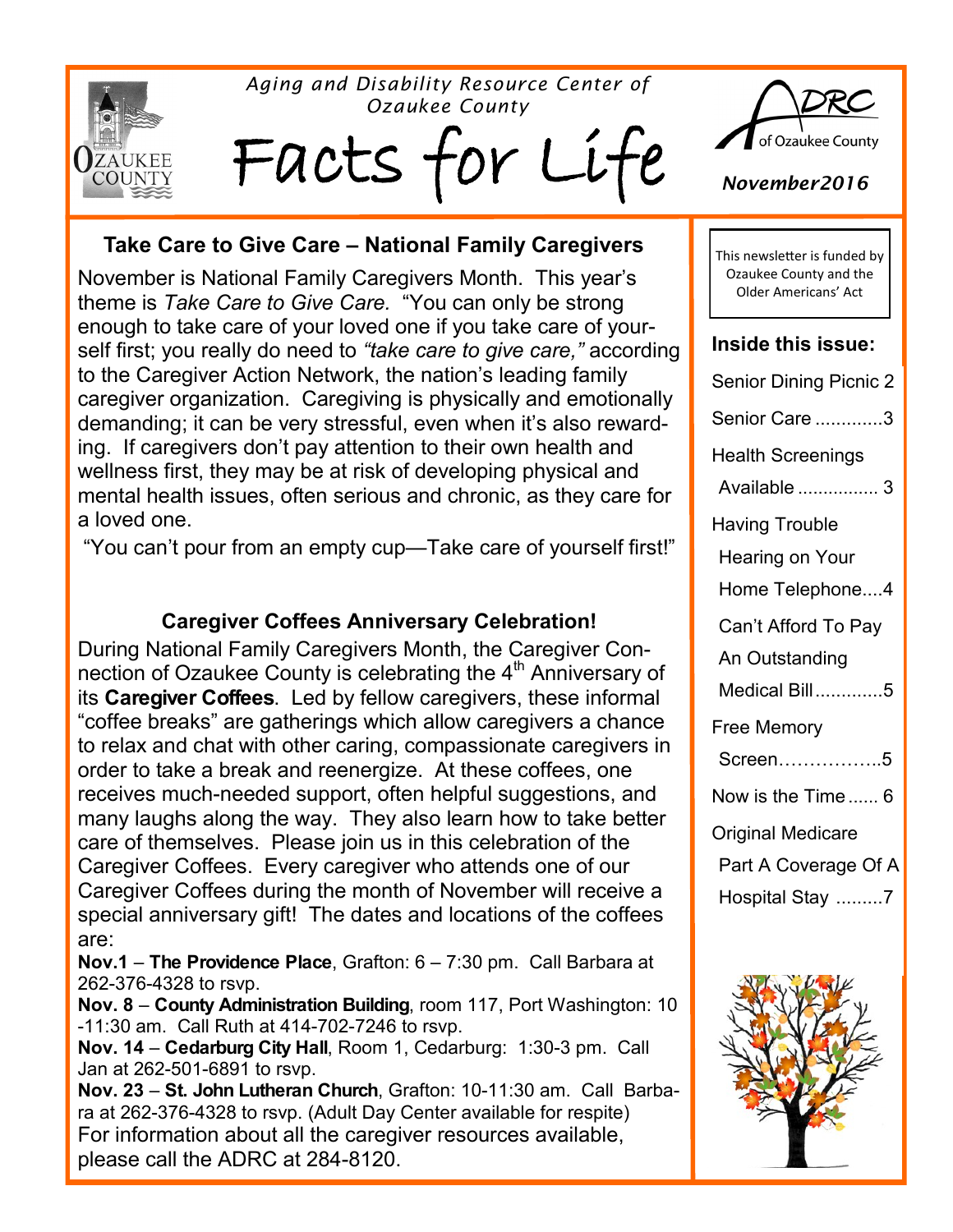# SENIOR DINING PICNIC

*Saving The Best For Last*

August 18, 2016 started out a bit on the hot and humid side, but in Ozaukee County we don't worry about the weather! Grafton High School provided a safe haven from any conditions and allowed over 175 seniors from all corners of the county to enjoy music by Steve and Friends, a wonderful picnic lunch provided by Taher Catering, and exciting bingo games called by Jill Casper. Kemps Dairy (Cedarburg) provided the ice cream and plenty of staff to dish it up, which topped off the day just right! Something a bit different this year was the opportunity everyone had to do was to add a bit of "color." Tablecloths with markers gave picnickers the opportunity to leave their "mark" on the day.

An array of door prizes was made available through donations from Aging and Disability Resource Center of Ozaukee County staff and local community businesses. Other door prizes were donated by local organizations and all were enjoyed by those lucky enough to walk away with something special!

Local business that added to the enjoyment of the picnic include … Port Washington State Bank, Big Apple Bagels, Costco, Wal-Mart, Target, Walgreens, Dairy Queen (Cedarburg), Armbrusters Jewelry, Kemps Dairy, Cedarburg Popcorn, Cousins Subs (Port Washington), China King (Port Washington), Anchor Men's Wear, Broadway Popcorn, Camping World, EVS Saukville, Noodles and Company, Saukville Vet Clinic, Pear and Simple, Twisted Willow, Tomaso's, The Chocolate Factory, Cherry Berry, Rivoli Theatre, Wing It, Like Nu Car Wash, Birchwood Wells, Baltica Tea Room , Vintage Café and City Deli, YMCA Saukville, Maurices, The Patio, Little Caesars, Charcoal Grill and Great Clips (Grafton) . In addition to the area businesses, many individuals also went above and beyond to make the day so much fun. Thanks again to everyone who made the day so wonderful.

One thing to remember is that the most important part of the senior dining program is our participants. We want to extent a warm invitation to anyone (60 years and better) to attend our senior dining program at one of the seven dining centers throughout the county. In addition to a delicious noon meal we offer the chance to catch up with old friends, make a new friend or pick up some information that is meant to make your life easier. Our dining center participants typically receive first notice for the opportunity to participate in one of the many prevention programs offered through the department.

Enjoy the fall and winter, but don't forget to keep the  $3<sup>rd</sup>$  Thursday of August free- you won't want to miss the party in August 2017…but next year you will have to do it without me, as after 17 years of what has seemed like a picnic each day, I will be retiring!

I have had an amazing a job for the past 17 years, the best clients, wonderful staff & coworkers and the most amazing volunteers anyone could have asked to work with. It is not without some sadness that I will be leaving, but family-especially as you all know-grandkids await a little extra attention and candy that I will gladly bestow on them at any opportunity!

*Mary* Remember come and eat at the dining center, we newly crowned seniors need to make sure the services will still be there when we are ready for lunch!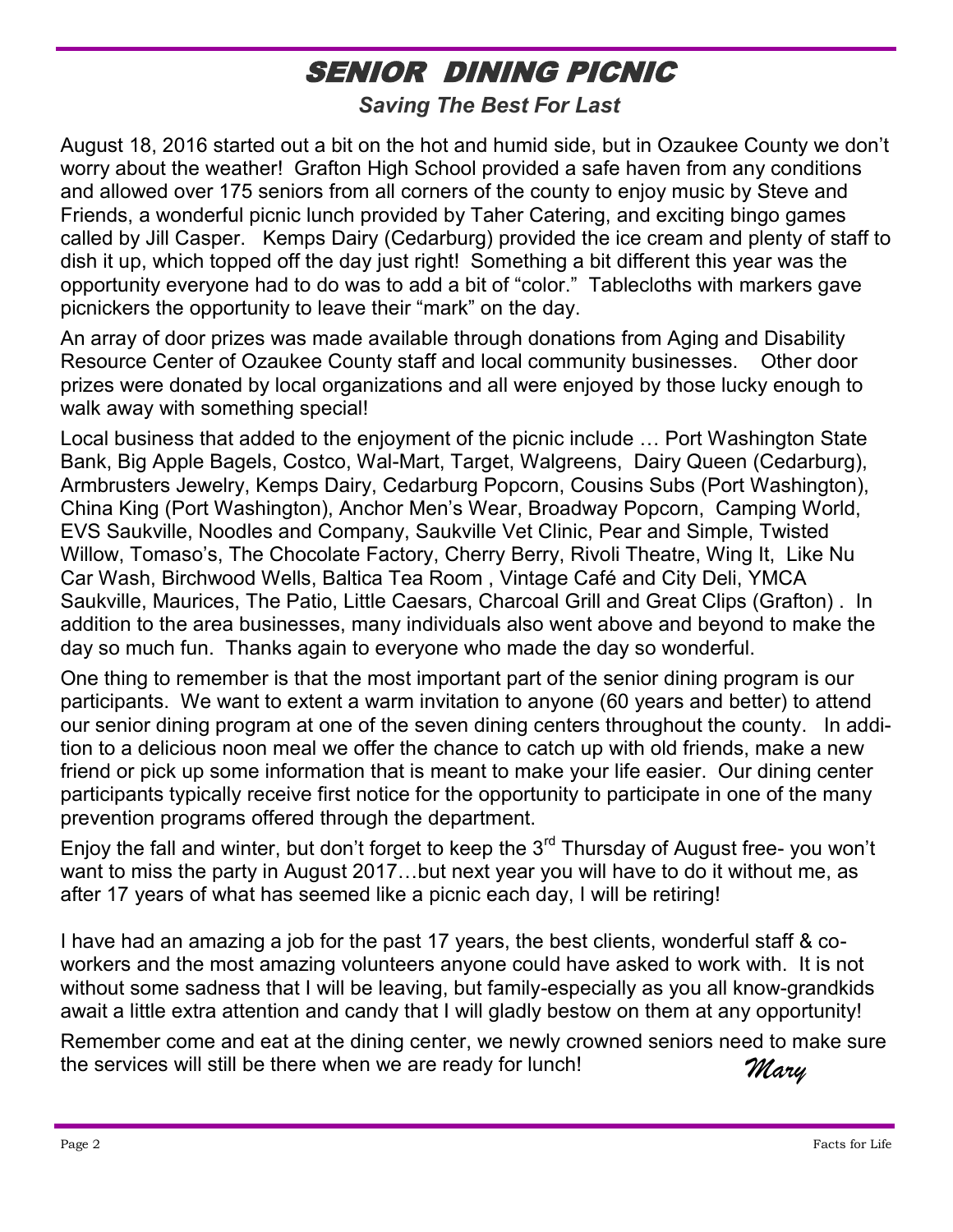

#### Explanation of SeniorCare

Medicare requires that all beneficiaries have a Part D drug plan, or something "creditable" - as good as, or better than, what Medicare offers.

For people who don't take any medications, the options are to have a Part D plan (usually choosing the lowest-cost plan), a retiree plan, VA coverage for drugs or Wisconsin Senior Care. Many people, however, don't like paying for something they aren't using.

Wisconsin SeniorCare is a nice alternative for drug coverage. It is open to any Wisconsin resident who is 65 or over. It costs \$30 per YEAR (not per month like Part D plans). There are income guidelines that determine when a person gets their drug benefit (with or without a deductible), but for those who takes no medications, or uses very inexpensive generic medications (think Walmart or Target \$4 drugs), SeniorCare can be a good option.

Because SeniorCare is a State Pharmaceutical Assistance Program, participants have a Special Enrollment Period to use any time they want to switch into a Part D plan—without waiting for the Annual Enrollment Period at the end of the year. This allows people to get a plan that is appropriate for them if they suddenly have a need for medications, or if their current drugs change to something more expensive.

The one-page application is easy to complete and needs to be sent, along with a check for \$30, by mid-month to have coverage on the first day of the following month.

## **Health Screenings Available**

The Wisconsin Well Woman Program (WWWP) provides preventive health screening services to women with little or no health insurance coverage. It is a screening program, not an insurance program. The program pays for mammograms, clinical breast exams, and pap and pelvic exams.

Covered services are available from participating health care providers at no cost to Well Woman clients. There is no premium, co-payment or deductible. Not all covered services are available from every provider.

Eligibility is open to women who:

- $\cdot$  are of age 45 through 64 years (there is limited enrollment for ages 35-44)
- · meet income eligibility guidelines
- · do not have health insurance, or have health insurance that does not cover routine check-ups and screening, or are unable to pay the deductible or co-payment

To enroll, please call the Washington/Ozaukee Public Health Department at 262.238.8170.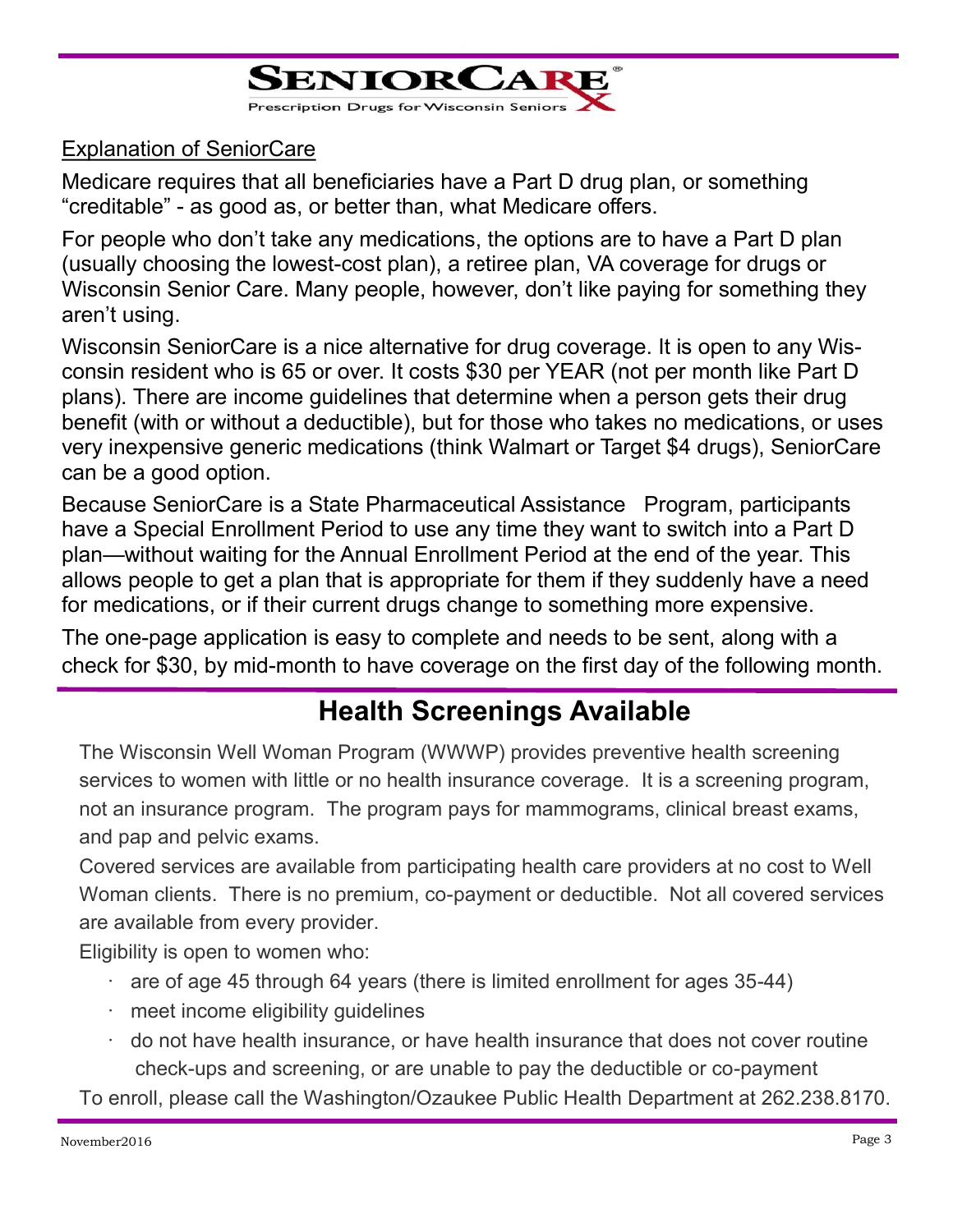## **Having Trouble Hearing on Your Home Telephone?**

Consider using the Telecommunications Equipment Purchase Program (TEPP). TEPP helps people with disabilities buy equipment they need in order to use basic telephone services. TEPP is paid for by the Wisconsin Universal Service Fund (USF) established by the Public Service Commission. Money is collected from Wisconsin telephone service providers to fund the USF.

### **This sounds too good to be true! What's the catch?**

There is NO CATCH. All you do is fill out an application on-line or send in the simple application form.

### **To qualify for TEPP you must:**

 $\Box$  Be a Wisconsin resident.

 $\Box$  Be a person who is deaf, hard of hearing, speech impaired, or mobility or motion impaired.

 $\Box$  Need special equipment to use the telephone in the home or when traveling (like a TTY, amplification, visual alert system, etc.).

There is no age or income limit, but an individual can only get a TEPP voucher once every three years for the same type of disability.

#### **How much will TEPP pay?**

The amount depends on your disability. On the application form, you must identify which disability affects your telephone use. You will be mailed a voucher (like a check) for the amount based on your disability category.

#### **Below are the voucher amounts for each category of disability:**

Hard of Hearing (HH) \$100 (No co-payment required for HH vou[chers\)](http://www.signspecialist.com/decals/beevault/pages/Telephone 091-0160.htm) Deaf/Severely HH \$800 Speech Impaired \$1,600 Mobility/Motion Impaired \$1,600 Deaf with Low Vision \$2,500 Deaf and Blind \$7,200

#### **How much do I have to pay?**

You pay the first \$100 (except for HH vouchers). The voucher pays the rest, up to the maximum voucher amount. If you buy equipment that costs more than the voucher plus your \$100, you also pay the extra charges. For example, if you are deaf or severely hard-of-hearing, you can get a voucher for \$800. If you buy equipment with a total cost of \$918, you will pay \$118.

#### **What if I can't afford the \$100?**

The Telecommunication Assistance Program (TAP) may be able to pay the \$100. TAP is a program of the Office for the Deaf and Hard of Hearing (Department of Health & Family Services). TAP is only for persons who are deaf or severely hard of hearing in a low income household. TAP funds pay the \$100 TEPP co-payment if you qualify.

Contunued on Page 5



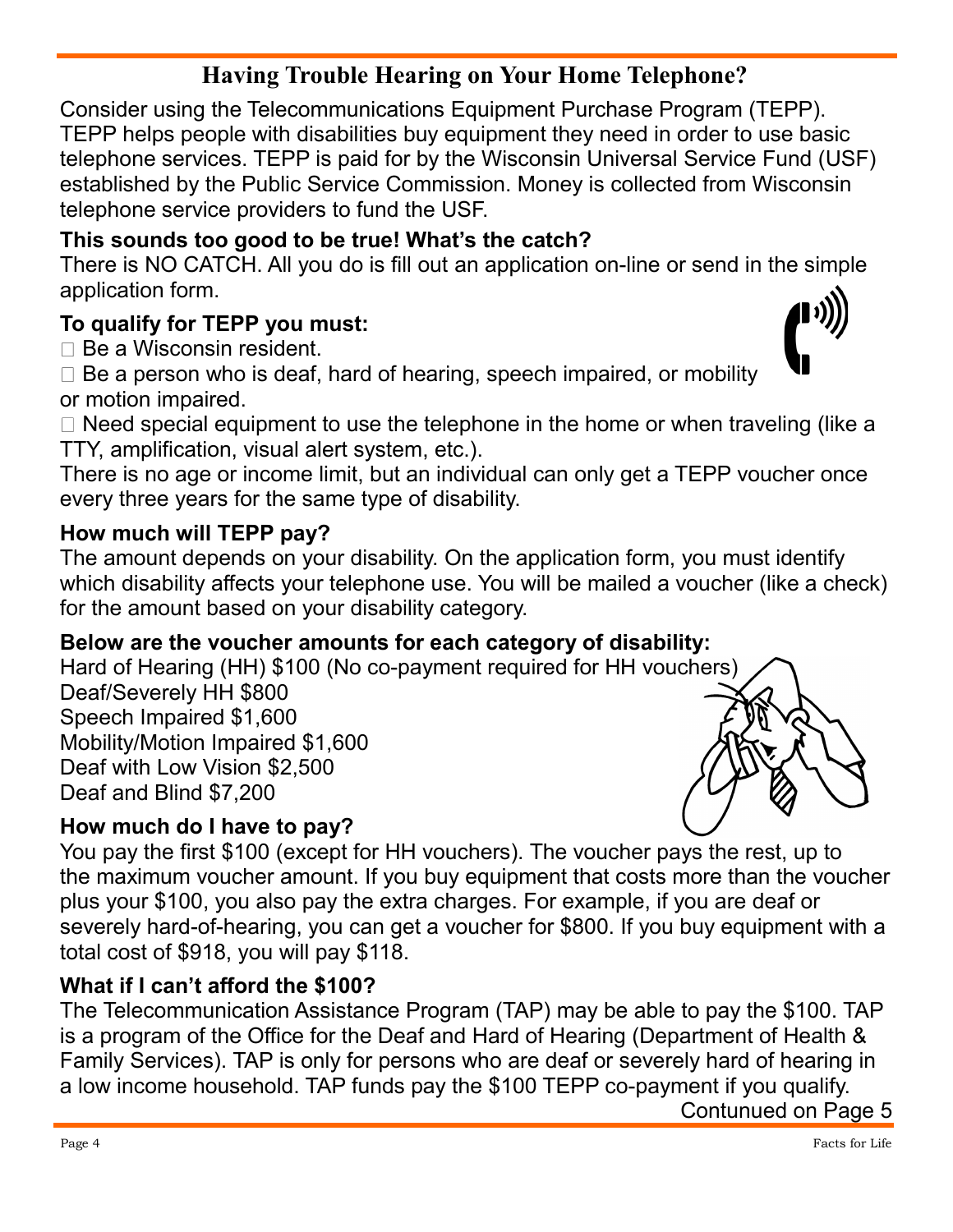Having Trouble Hearing on Your Home Telephone? (Cont.)

### **How do I get TAP to pay the \$100?**

The TEPP and TAP application form are combined. For TAP, you must also fill out the household income lines and send a hearing loss certificate. You must add up all income for everyone living in your house. If your total household income meets the TAP income limits, your application will automatically be processed for a TEPP and TAP voucher so your voucher may include the \$100 co-payment.

#### **How do I apply or get answers to my questions?**

Go on-line at: https://tepp.wipfli.com to fill out an application or click on "TEPP Information" to print an application or find answers to your questions. You can also get an application or ask questions by calling or writing:

**Public Service Commission P.O. Box 7854 Madison, WI 53707-7854** (608) 231-3305 Voice (888) 816-3831 Toll Free Voice (608) 266-3957 Fax

## **Can't Afford to Pay an Outstanding Medical Bill?**

Recently the ADRC learned about a man who could not afford to pay his entire bill which resulted from a procedure performed at a local hospital. This individual had been sending the hospital \$100 per month towards his outstanding balance. This worked fine for a few months but then the man learned the hospital had sent his case to collections. The man may have been well intended but made one critical mistake. He should have made a formal payment arrangement with the medical provider. Every provider has its own billing policies, but for the most part it is assumed that the bill will be paid in full before the next statement is mailed if an approved payment plan is not made.

If you cannot pay your bill in full, contact the medical provider's billing department as soon as possible to set up an interest-free payment plan. The length of the repayment plan will depend on the total balance that is due. Accounts not protected by a payment plan will continue to age to external collection activity. The collection agency assumes the debt from the provider, but now you will have to pay not only the billed charges, but also interest on these charges.

## **Free Memory Screen!**

Do you wonder if memory changes you are experiencing are normal for your age? Call (262) 284-8120 and set up an appointment for a free memory screen today and find out!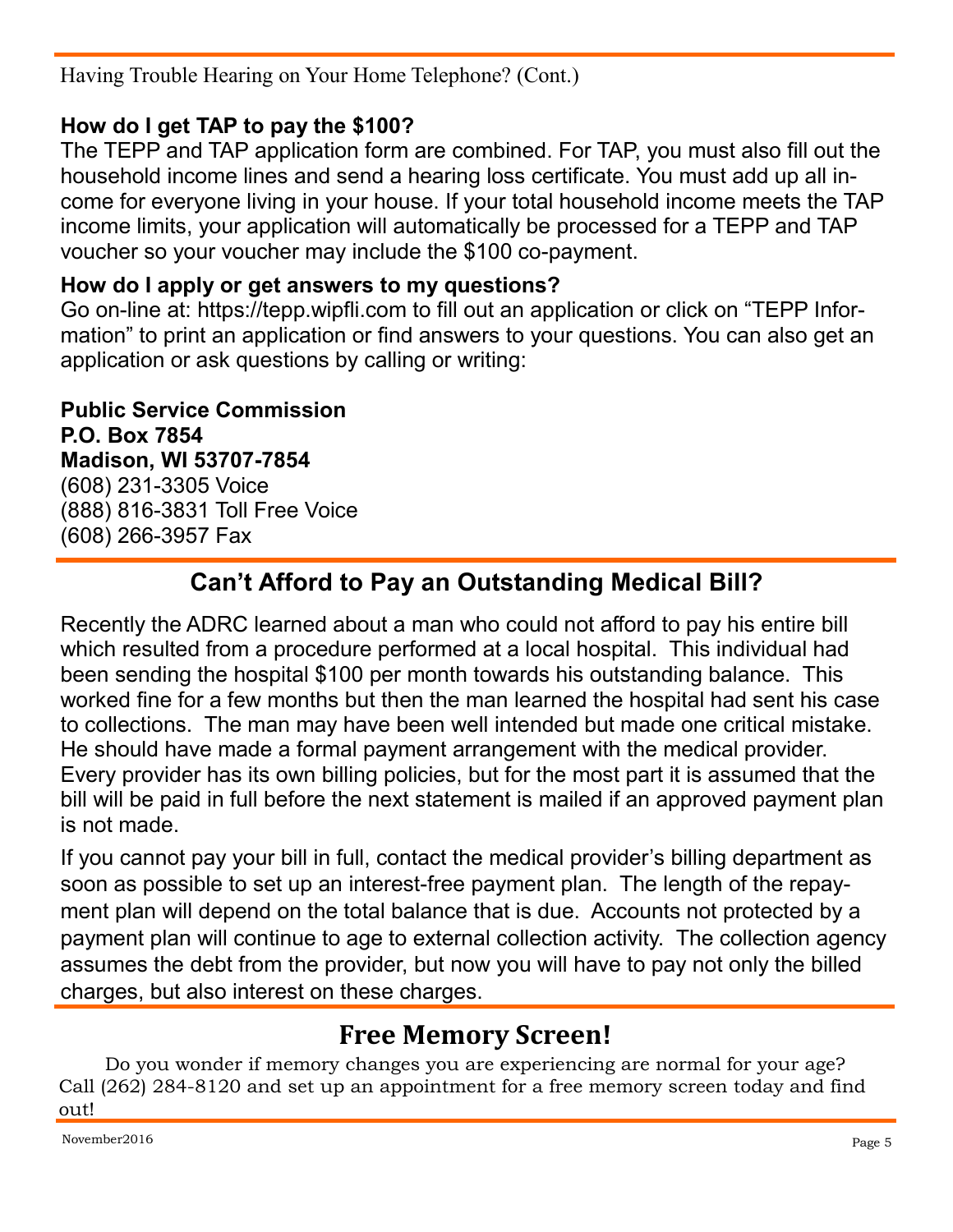## **NOW IS THE TIME!**

The year 2017 will be a challenging one for the seniors of Port Washington who take advantage of the opportunities offered through the senior center and the senior dining program, as their fate lies outside of their direct control and in the hands of local public officials. But this does not mean that you all can't influence the path this may take.

Public officials in any city/town rarely take advantage of the offerings supported by the local senior center. They are often personally unaware of the advantages that are realized when people come together to maintain friendships and socialize, enjoy a nutritious meal or participate in activities that help maintain their minds and bodies. So the challenge now is to make sure that the public officials do become aware of the benefits that are realized by those who take advantage of their local senior center!

Each person in Ozaukee County who has experienced these benefits should be contacting their local aldermen/alderwomen to express their appreciation that these opportunities exist in their community, and encourage them to make sure that these services/programs remain in place. This should not be limited to seniors in Port Washington-everyone should be concerned that these programs will continue to exist in their community!

Contacting public officials in not a difficult endeavor, you just have to take the time to do it, and that time is now! Contact your local city/town/village office for the phone numbers or address for local alderpersons. The following are phone numbers for the city/town halls in Ozaukee County: All (262)

| Port Washington City Hall   | 284-5585 | Port Washington Town Hall       | 284-5235 |
|-----------------------------|----------|---------------------------------|----------|
| <b>Grafton Village Hall</b> | 375-5300 | <b>Grafton Town Hall</b>        | 377-8500 |
| <b>Cedarburg City Hall</b>  | 375-7600 | <b>Cedarburg Town Hall</b>      | 377-4509 |
| Saukville Village Hall      | 284-9423 | Saukville Town Hall             | 675-9217 |
| Fredonia Village Hall       | 692-9125 | <b>Fredonia Town Hall</b>       | 692-9673 |
| Mequon City Hall            | 242-3100 | <b>Thiensville Village Hall</b> | 242-3720 |
| <b>Belgium Village Hall</b> | 285-7931 | <b>Belgium Town Hall</b>        | No#      |



Happy Holidays from the ADRC Staff

 $\infty$ 

 $\bigcap_{\Omega}$ 

 $200$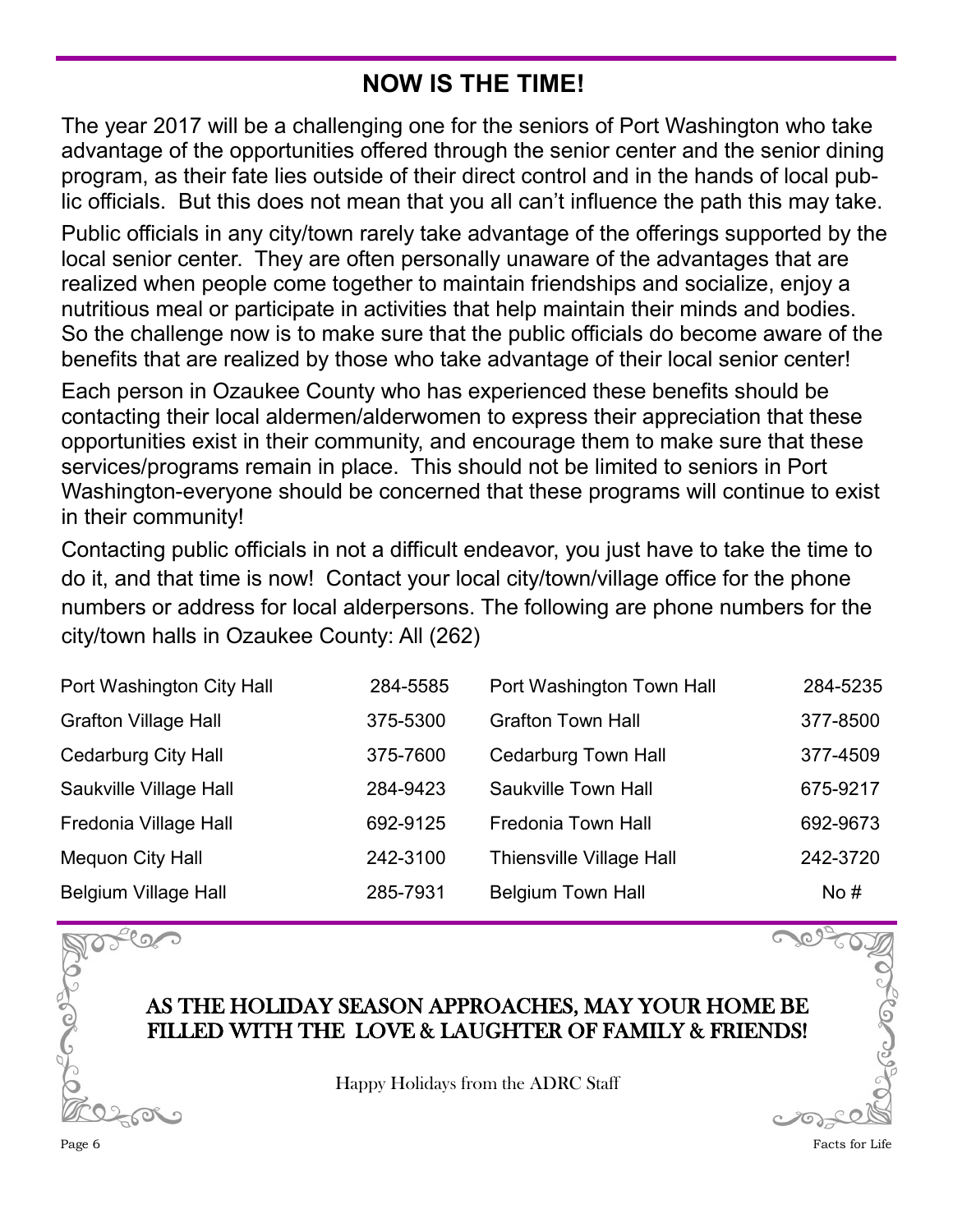## **Original Medicare Part A Coverage of Inpatient Hospital Stay**

*Adapted from: Is My Test, Item, or service covered? Inpatient Hospital Care on Medicare.gov.and Medicare and Your Hospital Benefits, CMS Brochure*

Medicare Part A will cover hospital services including semi-private rooms, meals, nursing care, medications that are part of your inpatient treatment, and other hospital services and supplies. You will likely be covered if all of the following criteria are met:

A doctor certifies by written order that you require 2 or more midnights of medically necessary inpatient hospital care and you are formally admitted by the hospital. The kind of care that you require can only be provided in a hospital.

The hospital's Utilization Review Committee approves your inpatient hospital stay. The hospital accepts Medicare.

Examples of things that will not be covered by Medicare Part A include:

Private duty nursing

Private room (unless medically necessary.)

Television and phone in your room (if there is a separate charge for these items.) Personal care items.

Your costs in Original Medicare include:

A deductible of \$1,288 for each benefit period.

Days 1-60: \$0 Coinsurance for each benefit period.

Days 61-90: Coinsurance of \$322 per day of each benefit period.

Days 91 and beyond: Coinsurance of \$644 per each lifetime reserve day after day 90 for each benefit period.

20% of all charges approved by Medicare.

Any charges not approved by Medicare.

A benefit period begins the day you are admitted as an inpatient in a hospital or skilled nursing facility and ends when you haven't had any inpatient hospital care (or skilled care in a skilled nursing facility) for 60 days in a row. You can have more than one hospital stay within the same benefit period. There is a limit on the number of days Medicare will cover in a benefit period, but there is no limit on the number of benefit periods you can have over your lifetime.

**CAUTION: Inpatient vs. Outpatient status.** Staying overnight in a hospital does not necessarily mean that you are actually an "inpatient" for Medicare purposes. This can have serious consequences particularly if you need to go to a Skilled Nursing Facility for care after your hospital stay. Medicare requires an inpatient stay over at least two midnights before they will cover a stay in a skilled nursing facility. Being classified as an outpatient can also affect how Medicare pays for other hospital charges. If you are unsure if you are an inpatient or outpatient, ask your doctor or the hospital staff.